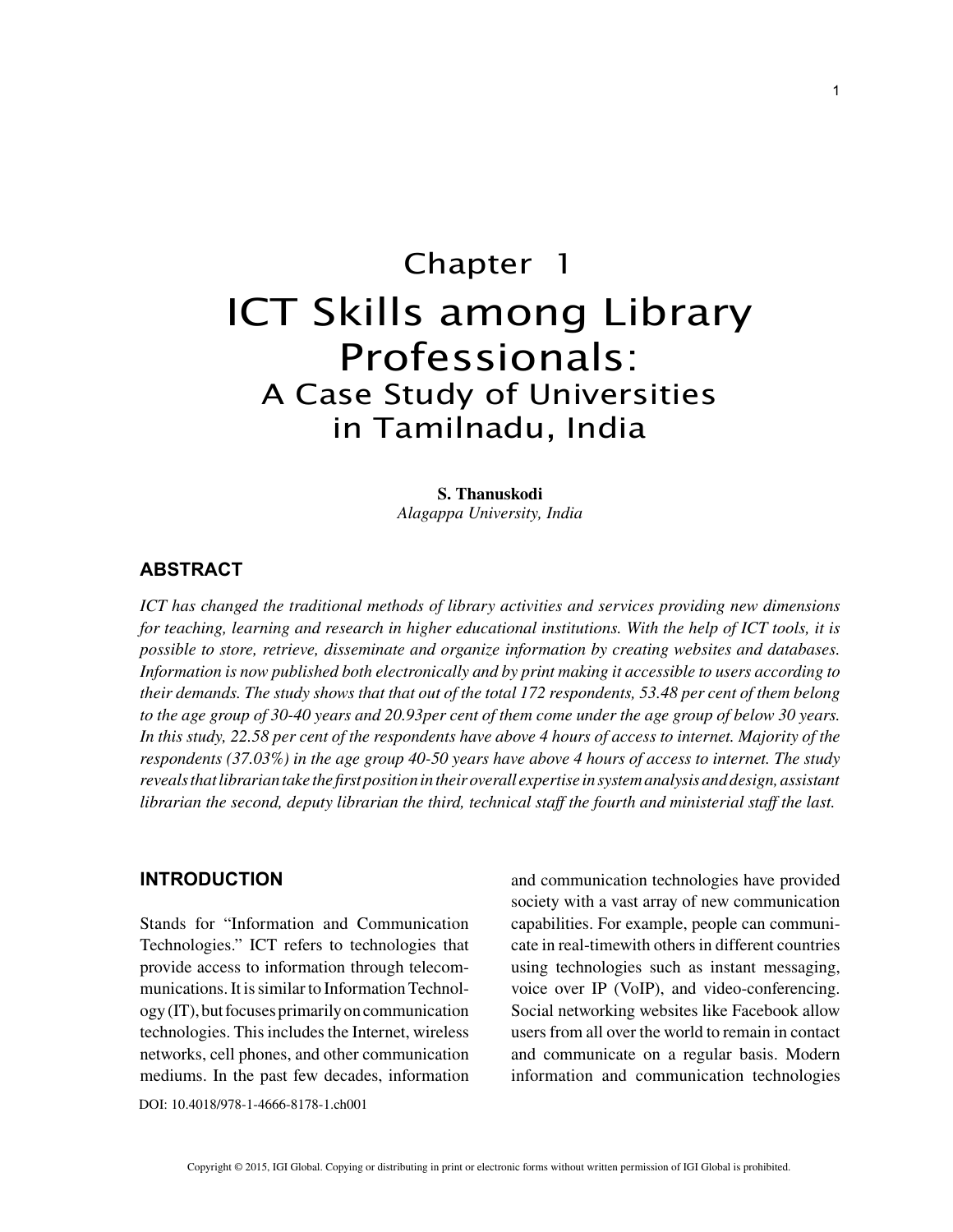have created a "global village," in which people can communicate with others across the world as if they were living next door. For this reason, ICT is often studied in the context of how modern communication technologies affect society.

Over past few decades, the library environment has changed considerably in terms of collection, organization and services. The e-resources (both online and offline) have occupied a considerable space in the library collection, the transaction of library materials are fully automated, new web based services are offered by libraries to attract users participation in redesigning the library system and services and so on. These changes are mainly due to the development and impact of Information Communication Technology (ICT) in libraries which have also made sea changes in all walks of life. The ICT tools and services are being used in libraries to mange libraries more efficiently and to cater users demand properly. In this changing library scenario, the library and Information professionals must possess adequate ICT skills to manage the modern libraries, more specifically the academic libraries . They need to acquire continuous knowledge and skills on the fast changing Information Communication Technology to provide better library services to users. (Satpathy, Sunil Kumar and Maharana, Rabindra K, 2011).

## **REVIEW OF RELATED LITERATURE**

Suku and Pillai (2005) present the results of a survey to assess the status of automation in the university libraries of Kerala. A structured questionnaire was used to elicit data from the Librarian/Librarian in- charge of the Central libraries of six universities. The survey mainly cover various aspects of library automation such as information technology infrastructure, in-house activities, information services and their usage, manpower development, and budget. The study also deals with the role of INFLIBNET Centre in supporting the automation activities of university libraries. It is seen that library automation has been rather slow in Kerala due to various reasons like absence of University Librarian in most of the libraries; and lack of adequate qualified professional staff. 50% of university libraries in Kerala introduced comprehensive automation of housekeeping activities. LAN facility is available in all university libraries. All university libraries in Kerala are using computers for their services. All the libraries, without any exception, are using only personal computers for the entire range of automation activities. The survey also reveals that all university libraries have conducted sufficient number of training programs to its staff members before acquiring the new technology.

Walmiki and Ramakrishnegowda (2009) in a survey of University libraries in Karnataka outline the status of ICT infrastructure of selected six University libraries. A structured questionnaire was used to obtain data from the University librarians. The data collected include details of hardware infrastructure like availability of servers, PC"s, Laptops, printers, scanners etc. Software facilities for automation of housekeeping operations, digital library activities are included in the survey. Availability of campus LAN and internet facilities to provide access to information sources are detailed in the study. The survey reveals that most of the libraries lack sufficient hardware and software facilities, and internet with required bandwidth. The University libraries have to plan, implement and develop ICT infrastructure to exploit the benefits of digital information environment.

Singh, Sharma and Negi (2009) reports a study of the current state-of-the-art use and applications of ICT in LICs in Noida. The study is based on 25 LICs of public, government, corporate, public, and private enterprises in Noida. The data was collected through a structured questionnaire through mail/e-mail among the librarians of selected institutions. The study tries to find the opinion of the librarians about the barriers in application of ICT in LICs and their attitudes towards adopting